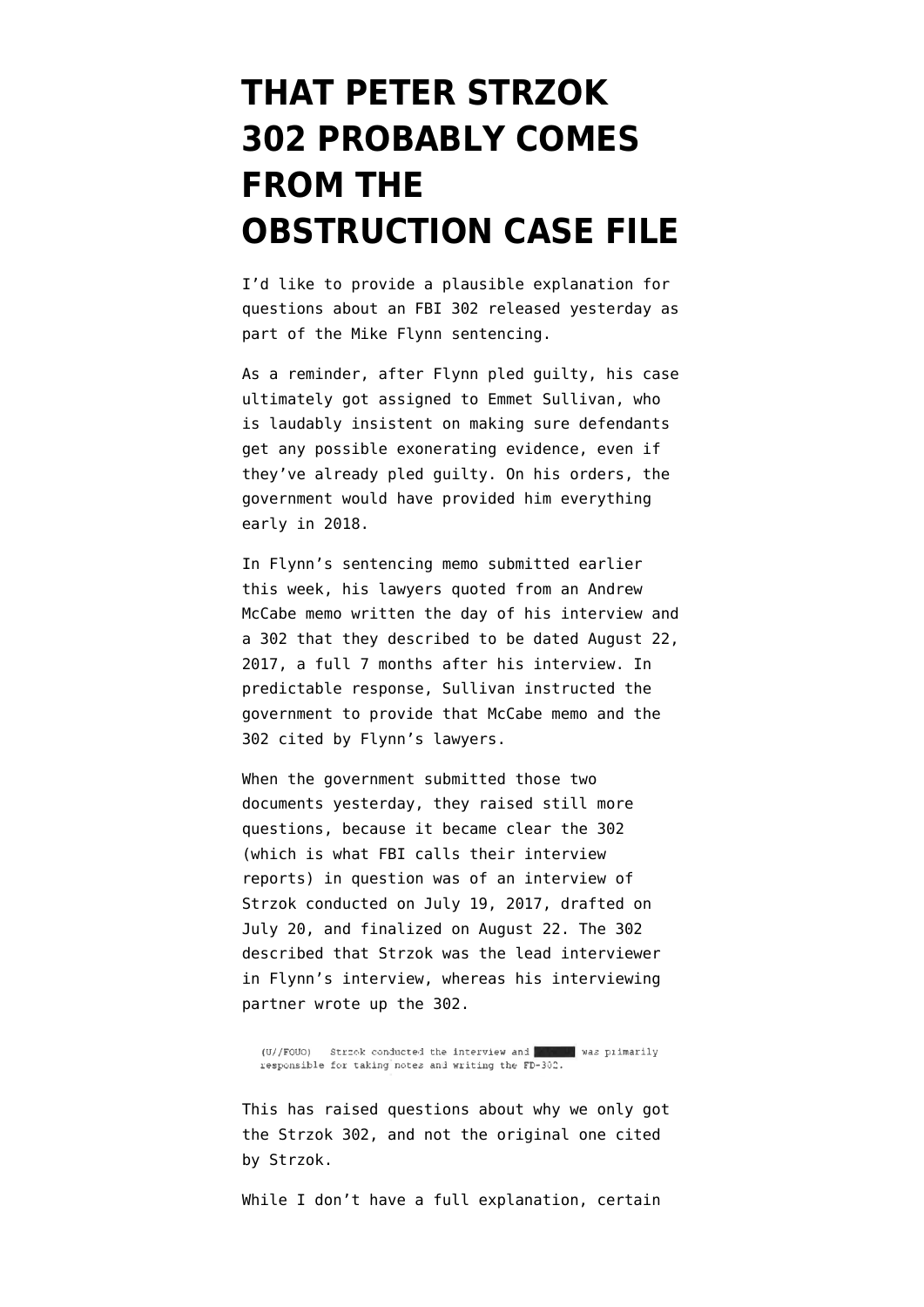things are missing from the discussion.

Folks are misunderstanding what the 302 represents. It is not the 302 reporting the Flynn interview. Rather, it is a 302 "collect[ing] certain information regarding Strzok's involvement in various aspects of what has become the Special Counsel's investigation," which he described to one Senior Assistant Special Counsel and an FBI Supervisory Special Agent, presumably one assigned to SCO. The 302 notes that Strzok wasn't just involved in the investigation of Mike Flynn. While it redacts the names, it also lists the other parts of the investigation he oversaw.

As FBI Counterintelligence DAD, Strzok had involvement in As FBI Counterintelligence DAD, Strzok had involvement in<br>
several FBI investigations which were subsequently taken over by the<br>
Special Counsel. Specifically, FBI investigations regarding then-National<br>
Special Mission Te Security Adviser, General Michael Flynn;<br>Security Adviser, General Michael Flynn;<br>At various times, Strzok and then-rei Director At Various times, Striok and then-FBI Director James Comey<br>Directal Deputy Attorney General/Acting Attorney General Sally Yates and other DOJ representatives on the entire span of the FBI's Fussian election interference/collusion investigations.

We know he was involved in the Papadopoulos investigation, and it appears likely he was involved in the Page investigation, as well. Both this passage and the next one describes the people at DOJ that Strzok interacted with in these investigations, which is further evidence the purpose of this 302 is not to capture the interview, but instead to capture details about internal workings surrounding the investigation itself.

The part of this 302 that is unredacted makes up maybe a third of the substance of the 302, and it appears between almost full page redactions before and after the part describing the Flynn interview. Again, the other stuff must be as pertinent to the purpose of this 302 as the Flynn interview itself.

I *had* thought the interview might be an effort by SCO to capture Strzok's institutional knowledge in the wake of the discovery of his texts with Lisa Page as a way to prepare some other FBI Agent to be able to testify at trial. But the timing appears wrong. DOJ's IG first [informed](https://www.justice.gov/file/1071991/download) Mueller about the texts on July 27, and he was removed from the team the next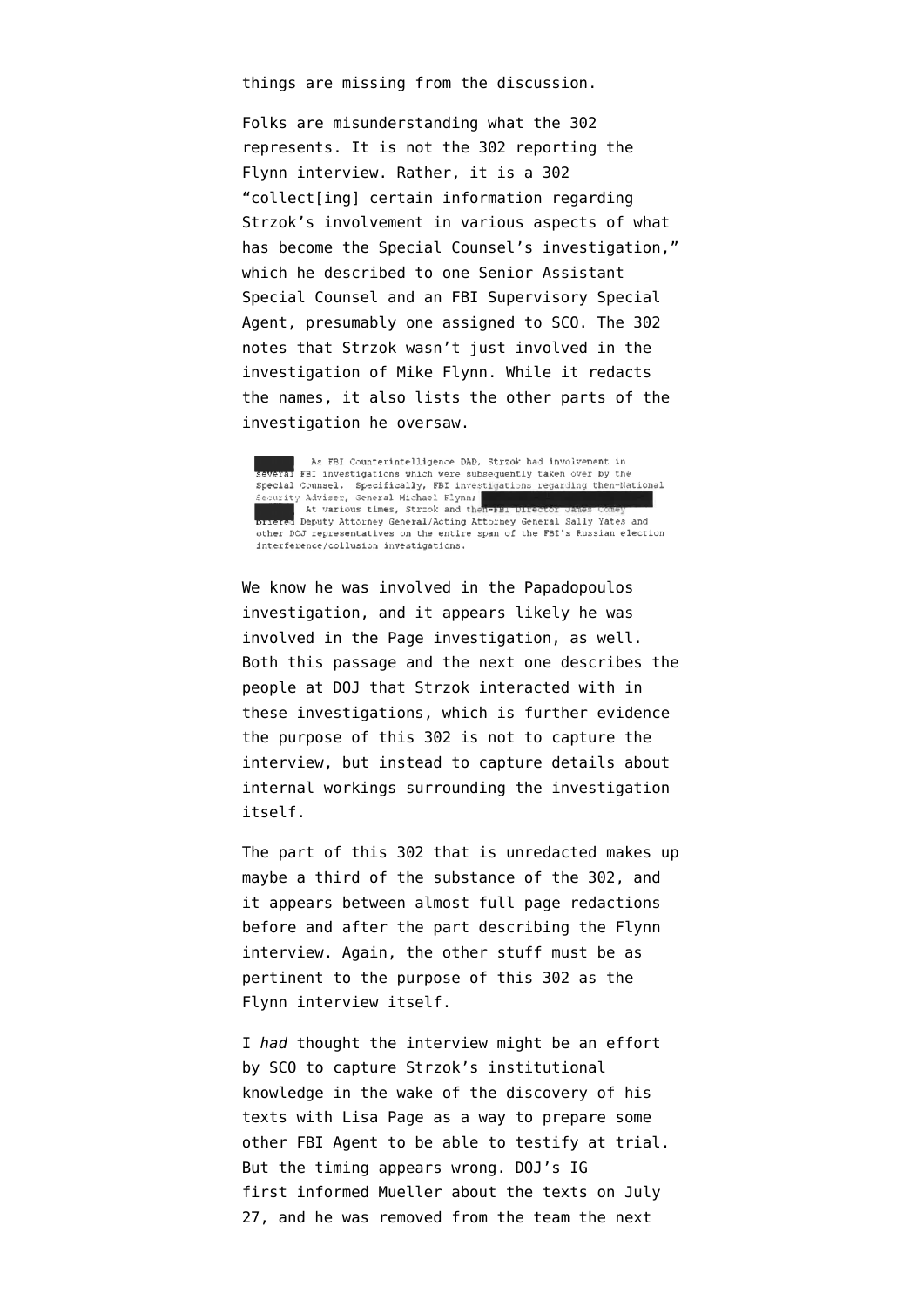## day (though not processed out of that clearance, according to [this report,](https://oig.justice.gov/reports/2018/i-2018-003523.pdf) until August 11).

Strzok was assigned to lead the Russia investigation in late July 2016. 197 Page also worked on the Russia investigation, and told us that she served the same liaison function as she did in the Midyear investigation. Both Page and Strzok accepted invitations to work on the Special Counsel staff in 2017. Page told the OIG that she accepted a 45-day temporary duty assignment but returned to work in the Deputy Director's office at the FBI on or around July 15, 2017. Strzok was removed from the Special Counsel's investigation on approximately July 28, 2017, and returned to the FBI in another position, after the OIG informed the DAG and Special Counsel of the text messages discussed in this report on July 27, 2017. [my emphasis]

But the interview does line up temporally with other known events: Around the time Strzok was interviewed, both [Rod Rosenstein](https://www.wsj.com/articles/special-counsels-office-interviewed-deputy-attorney-general-rod-rosenstein-1505868289) and [Sally Yates](https://www.wsj.com/articles/investigators-interview-sally-yates-about-white-house-meetings-1513034375) were interviewed in the obstruction case, interviews that would also result in 302s summarizing the interview. Jim Comey had already turned over his memos on meetings with Trump by that point; eventually he would be interviewed by Mueller as well, though it's not clear when that interview (and correlating 302) was.

Yates and Comey are both among the people the 302 explicitly describes Strzok interacting with.

In other words, it seems likely that this 302 was designed to capture what Strzok knew about the internal workings of DOJ and FBI surrounding the Mike Flynn interview, and likely was focused on explaining the significance of Flynn's lies and subsequent firing to the obstruction case. That is, this would have served to turn what Strzok learned as investigator into information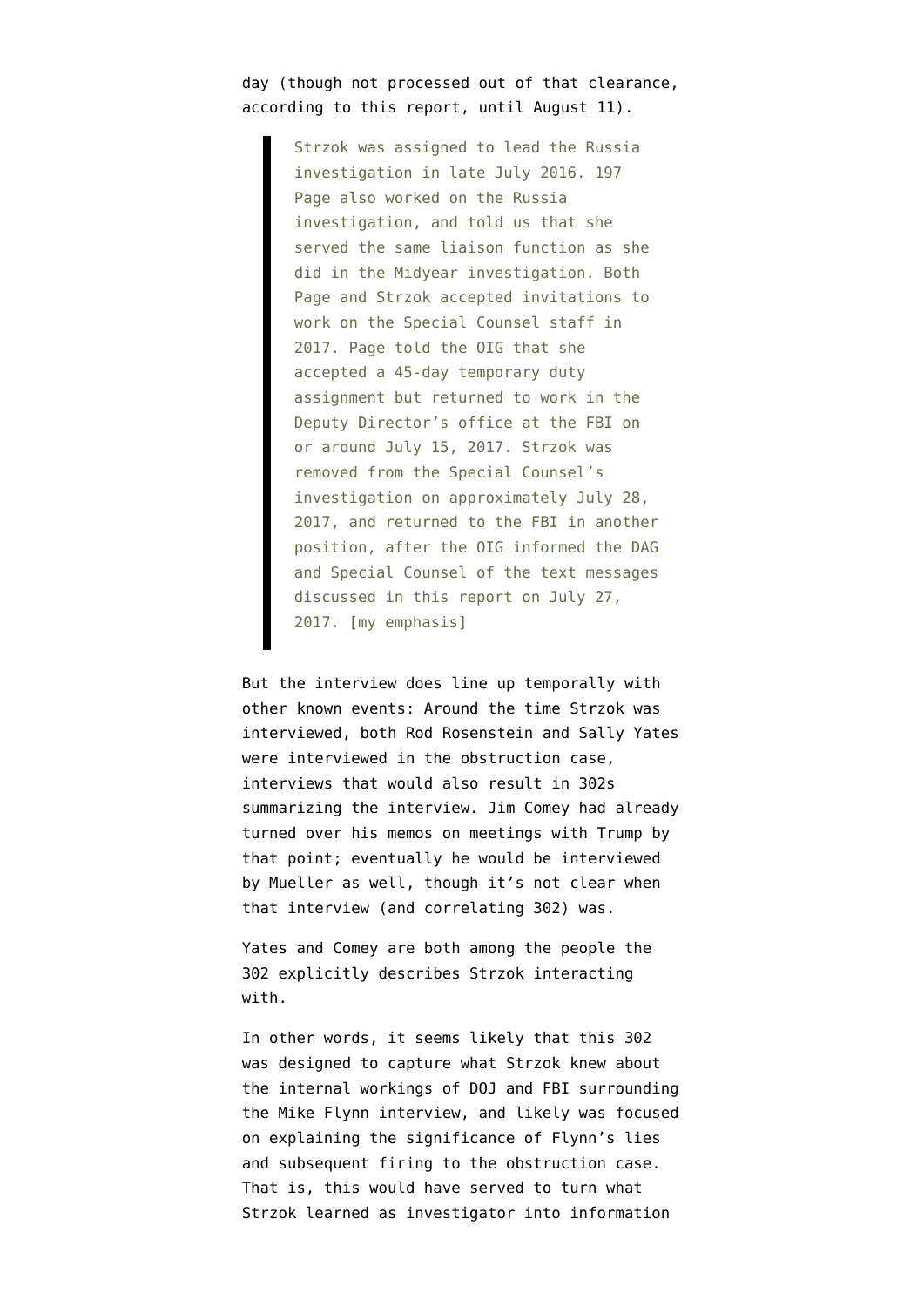Strzok had to offer as a witness, in the same way that Mueller would have had to turn what Comey and Rosenstein knew as supervisors into information relevant to their role as witnesses. It probably had the unintended benefit of capturing what Strzok knew about key parts of the investigation before he was indelibly tainted by the discovery of his text messages.

If this is the explanation, it raises questions about why we only got this 302, and not the original one.

There's a very likely answer to that: that original 302 presumably didn't include this detail, at least not in the easily quotable form that would serve Flynn's political purposes.

Flynn has, as far as we know, gotten everything. His lawyers chose which of those documents to quote. And Judge Sullivan only ordered the government to produce these two (though invited them to submit anything else they wanted to, an invitation they did not take up).

But there's another piece of evidence that there's far less to this 302 than some are suggesting: because Republicans in Congress chased down this detail over the last year, and in their most recent incarnation of drumming up conspiracies about Flynn, in [questioning](https://oversight.house.gov/wp-content/uploads/2018/12/Comey-interview-transcript-12-7-18_Redacted-1.pdf) Jim Comey just a week ago, Trey Gowdy did not focus on the question of the 302s produced, but instead tried to suggest that Flynn didn't mean to lie.

Note that, contrary to what right wingers have suggested, Comey did not say anything inconsistent with the Strzok interview 302; rather, he said he wasn't sure where his knowledge came from.

> Mr. Gowdy. Who is Christopher Steele? Well, before I go to that, let me ask you this.

At any — who interviewed General Flynn, which FBI agents?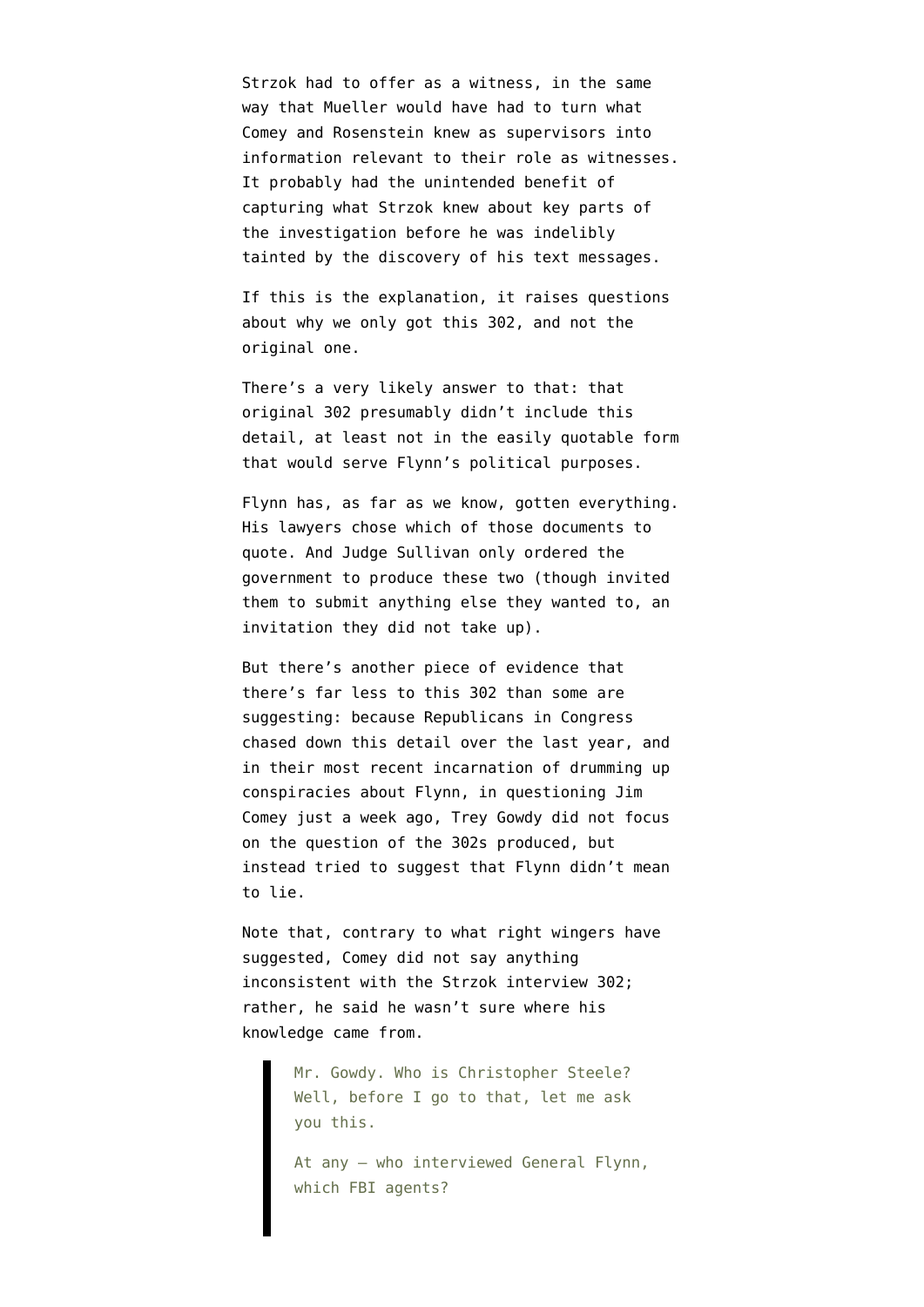Mr. Comey. My recollection is two agents, one of whom was Pete Strzok and the other of whom is a career line agent, not a supervisor.

Mr. Gowdy. Did either of those agents, or both, ever tell you that they did not adduce an intent to deceive from their interview with General Flynn?

Mr. Comey. No.

Mr. Gowdy. Have you ever testified differently?

Mr. Comey. No.

Mr. Gowdy. Do you recall being asked that question in a HPSCI hearing?

Mr. Comey. No. I recall — I don't remember what question I was asked. I recall saying the agents observed no indicia of deception, physical manifestations, shiftiness, that sort of thing.

Mr. Gowdy. Who would you have gotten that from if you were not present for the interview?

Mr. Comey. From someone at the FBI, who either spoke to — I don't think I spoke to the interviewing agents but got the report from the interviewing agents.

Mr. Gowdy. All right. So you would have, what, read the 302 or had a conversation with someone who read the 302?

Mr. Comey. I don't remember for sure. I think I may have done both, that is, read the 302 and then spoke to people who had spoken to the investigators themselves. It's possible I spoke to the investigators directly. I just don't remember that.

Mr. Gowdy. And, again, what was communicated on the issue of an intent to deceive? What's your recollection on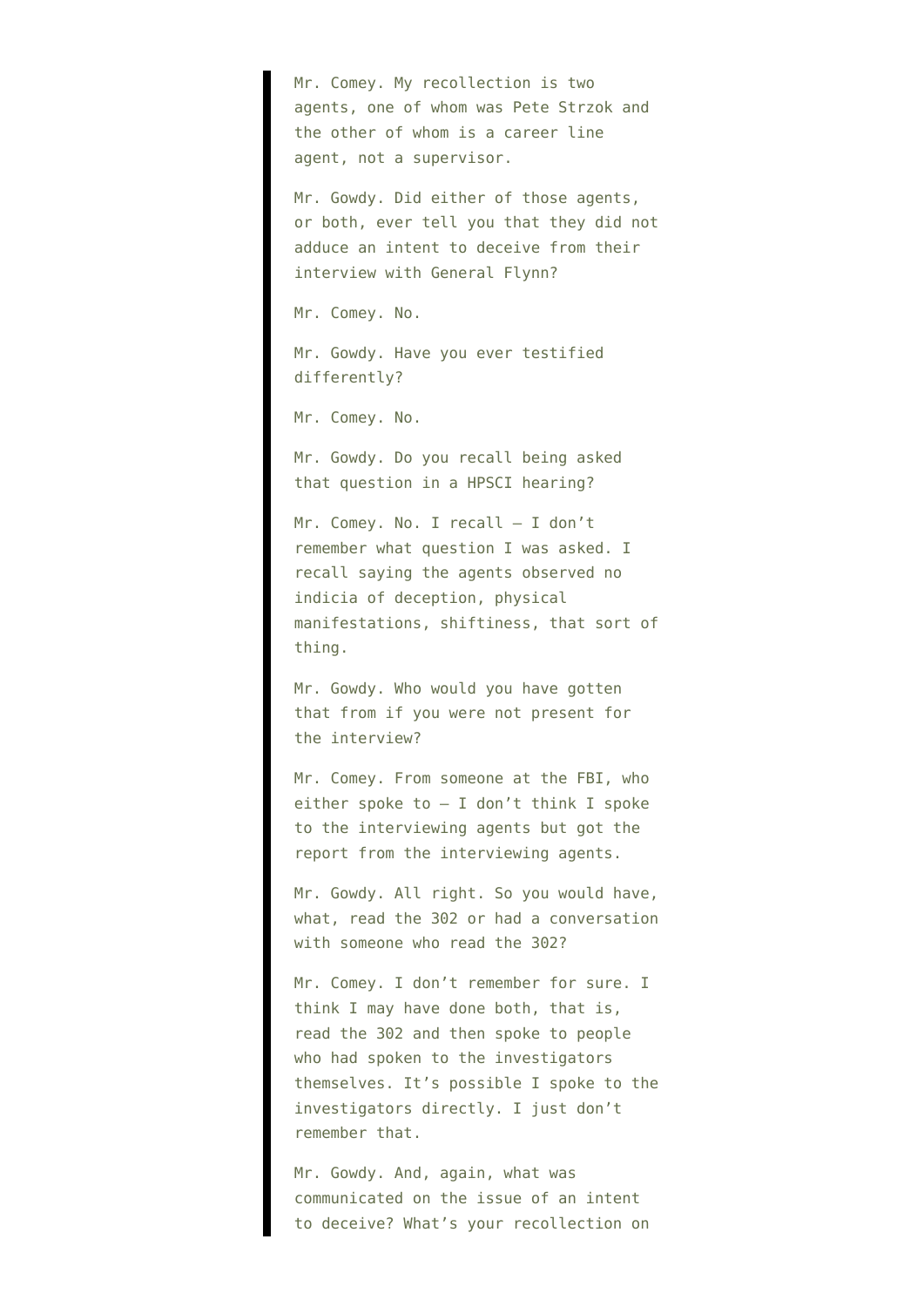## what those agents relayed back?

Mr. Comey. My recollection was he was the conclusion of the investigators was he was obviously lying, but they saw none of the normal common indicia of deception: that is, hesitancy to answer, shifting in seat, sweating, all the things that you might associate with someone who is conscious and manifesting that they are being — they're telling falsehoods. There's no doubt he was lying, but that those indicators weren't there.

Mr. Gowdy. When you say "lying," I generally think of an intent to deceive as opposed to someone just uttering a false statement.

Mr. Comey. Sure.

Mr. Gowdy. Is it possible to utter a false statement without it being lying?

Mr. Comey. I can't answer — that's a philosophical question I can't answer.

Mr. Gowdy. No, I mean, if I said, "Hey, look, I hope you had a great day yesterday on Tuesday," that's demonstrably false.

Mr. Comey. That's an expression of opinion.

Mr. Gowdy. No, it's a fact that yesterday was —

Mr. Comey. You hope I have a great day — Mr. Gowdy. No, no, no, yesterday was not Tuesday.

Mr. Gowdy. And, again — because I'm afraid I may have interrupted you, which I didn't mean to do — your agents, it was relayed to you that your agents' perspective on that interview with General Flynn was what? Because where I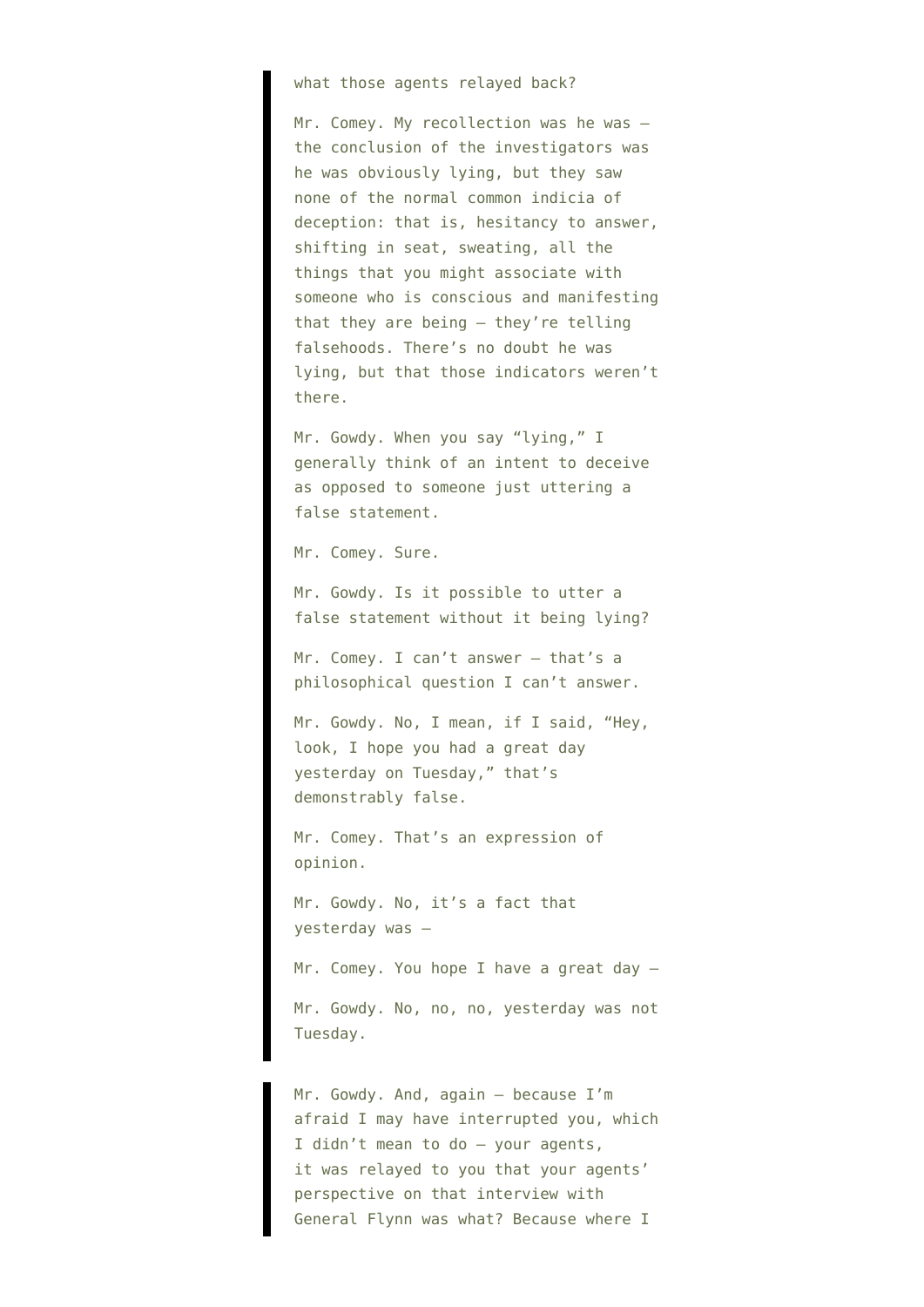stopped you was, you said: He was lying. They knew he was lying, but he didn't have the indicia of lying.

Mr. Comey. Correct. All I was doing was answering your question, which I understood to be your question, about whether I had previously testified that he — the agents did not believe he was lying. I was trying to clarify. I think that reporting that you've seen is the product of a garble. What I recall telling the House Intelligence Committee is that the agents observed none of the common indicia of lying — physical manifestations, changes in tone, changes in pace — that would indicate the person I'm interviewing knows they're telling me stuff that ain't true. They didn't see that here. It was a natural conversation, answered fully their questions, didn't avoid. That notwithstanding, they concluded he was lying.

Mr. Gowdy. Would that be considered Brady material and hypothetically a subsequent prosecution for false statement?

Mr. Comey. That's too hypothetical for me. I mean, interesting law school question: Is the absence of incriminating evidence exculpatory evidence? But I can't answer that question. [my emphasis]

What may best explains this exchange is that, when it happened, Comey had never seen the Strzok 302, he had just seen the original one, but Gowdy had seen both. That would be consistent with Andrew McCabe's [testimony](https://intelligence.house.gov/uploadedfiles/final_russia_investigation_report.pdf) to HPSCI, which acknowledged that the Agents didn't detect deception but knew Flynn's statements did not match the FISA transcript.

McCabe confirmed the interviewing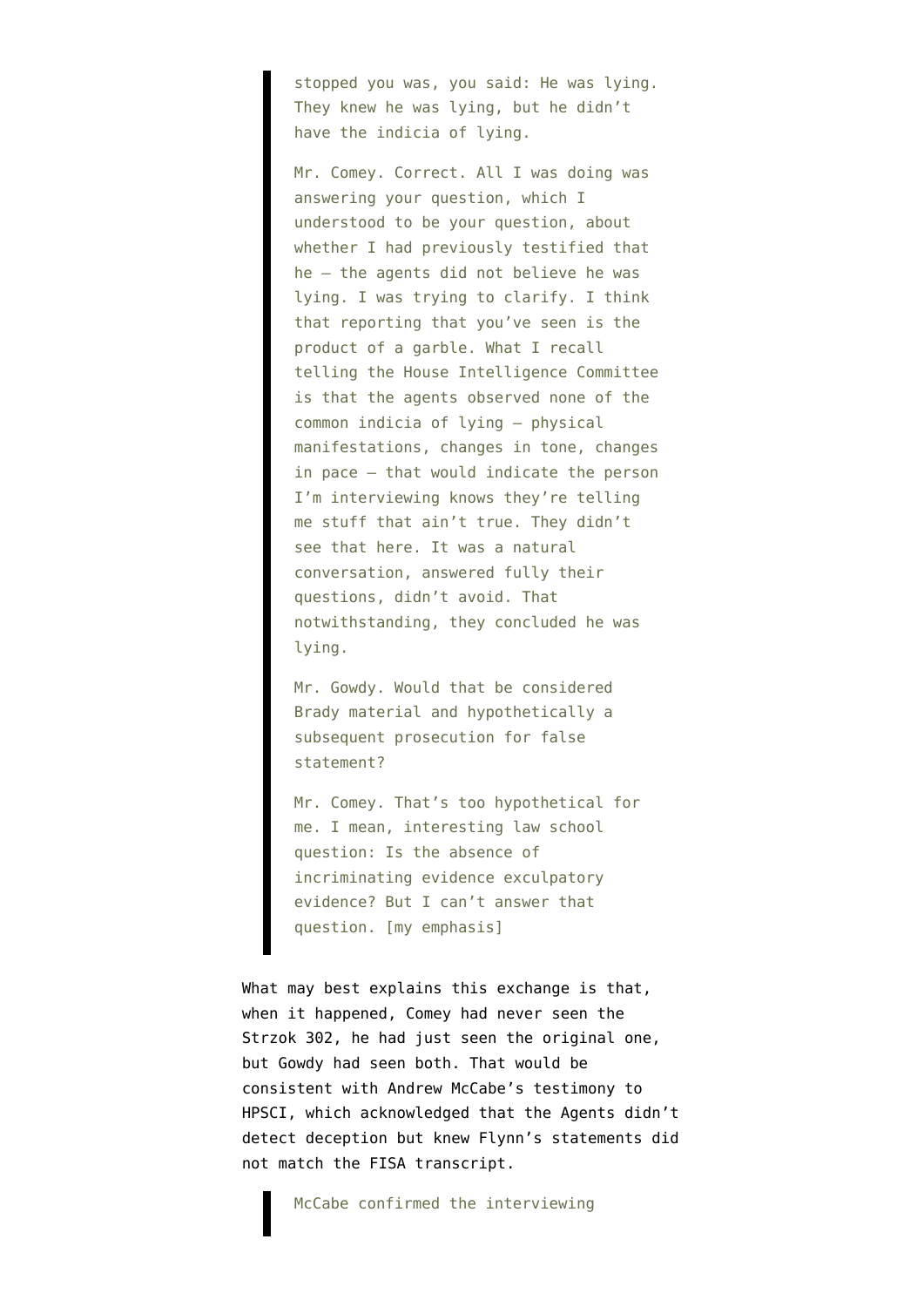agent's initial impression and stated that the "conundrum that we faced on their return from the interview is that although [the agents] didn't detect deception in the statements that he made in the interview … the statements were inconsistent with our understanding of the conversation that he had actually had with the ambassador."

Gowdy may be suggesting that the original 302 was unfair because it did not admit how well Flynn snookered the FBI's top Counterintelligence Agent. But that detail may not be something Comey is even aware of, because it only got written down after he had been fired. That would explain why Flynn wouldn't want that original one disclosed, because it might make clear that the FBI immediately recognized his claims to be false, even if they didn't know (before doing the requisite follow-up) why he lied.

One thing we do know: there are two (related) criminal investigations that have come out of Mike Flynn's interview. The first, into his lies, and the second, into Trump's efforts to keep him on in spite of his lies by firing the FBI Director.

While we can't say for sure (and Mueller's office would not comment in response to my questions when I asked if something like this explained the 302), one possible explanation for why we're seeing just this 302 is it's the only one that makes Flynn look good.

Update: As JL notes, the Mueller filing makes it clear that the 302 is neither from the Flynn investigation nor from an investigation into Strzok's conduct.

> Strzok was interviewed on July 19, 2017, in relation to other matters, not as part of the investigation of the defendant or any investigation of Strzok's conduct.